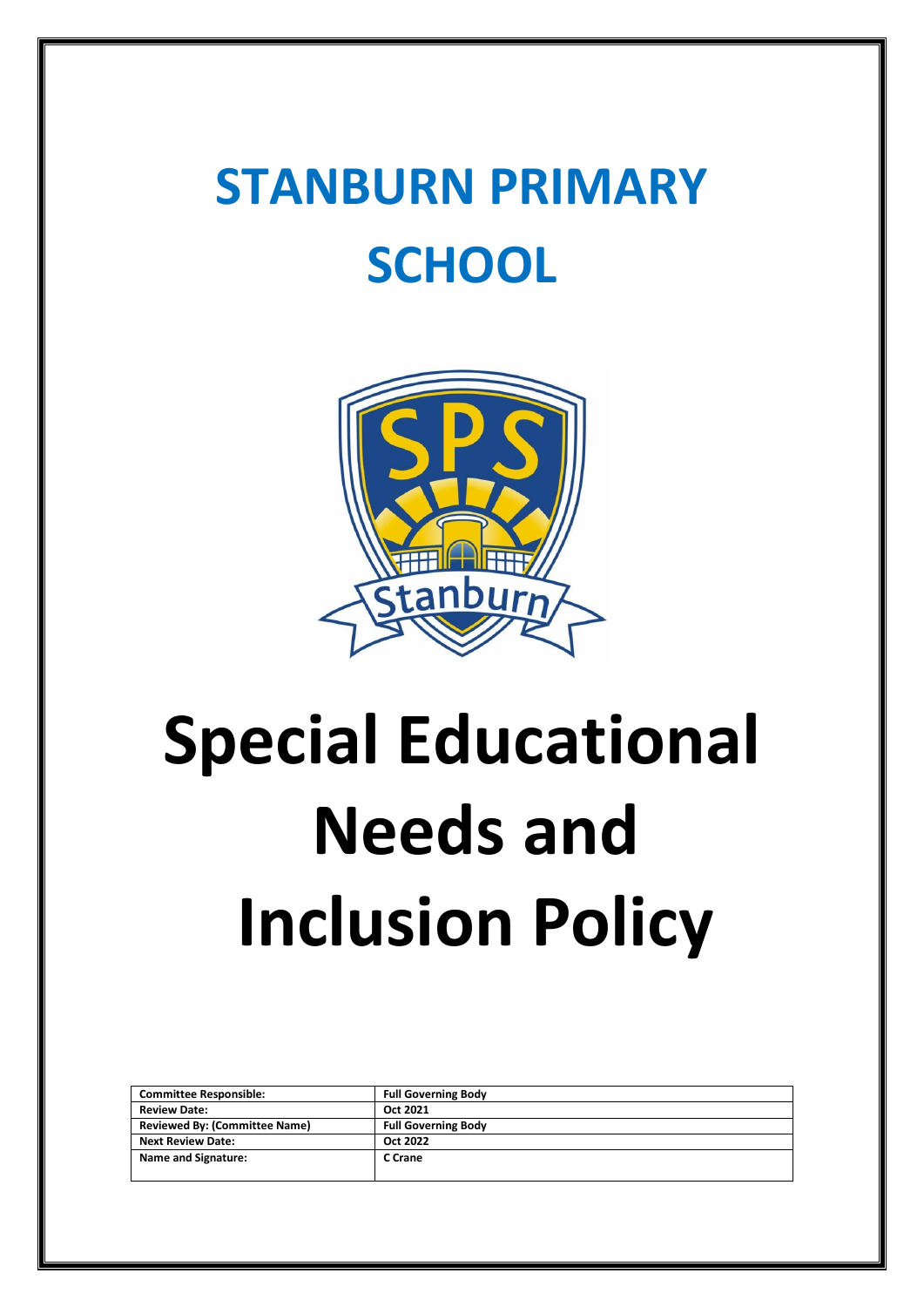## **Stanburn Primary School**

### **Special Educational Needs and Inclusion Policy**

Stanburn Primary School is an inclusive school where all children are given the opportunity to flourish. We recognise and value children's individual strengths, interests and learning styles and work as a team to meet any special educational needs they may experience.

Our Special Educational Needs (SEN) policy has been written with full regard to the Special Educational Needs and Disability Code of Practice 2015, the Children and Families Act 2014, the Equality Act 2010, Working Together to Safeguard Children 2018 and Keeping Children Safe in Education 2021.

#### **Aims**

- We aim to provide an environment in which all children have access to a broad and balanced curriculum and remove barriers to learning wherever possible.
- We aim to ensure that any special educational need is identified as early as possible and to ensure that systems are in place so that these needs are met.
- We aim to respond flexibly to children's diverse and often changing needs so as to include them in all aspects of school life. This will include providing special help with particular difficulties.
- We believe in developing a strong partnership with parents and carers so as to support children with special educational needs (SEN) as effectively as possible. Parents will be provided with the relevant information.
- We believe in involving children in the decision making which affects their provision, of a level consistent with their understanding.
- We aim to work closely with outside agencies so as to meet children's needs as effectively as possible.
- We aim to provide high quality support for pupils with SEN and Disabilities to ensure they make progress and support them to make a successful transition into secondary school for the next stage of their educational journey.

#### **Definition of Special Educational Needs**

At Stanburn Primary School we recognise that a child has special educational needs if he or she has a learning difficulty or disability which calls for special educational provision to be made. A child has a learning difficulty or disability if he/she:

- Has significantly greater difficulty in learning than the majority of children of the same age.
- Has a disability which prevents or hinders the child from making use of educational facilities of a kind provided for children of the same age in other schools in the Local Authority.
- We also recognise that very able children and those with particular gifts and/or talents may also have special educational needs.
- Children must not be regarded as having learning difficulties solely because their language, or form of the home language, is different from that in which they are taught.
- Special Educational Provision is educational provision that is additional to or different from that made generally for other children of the same age.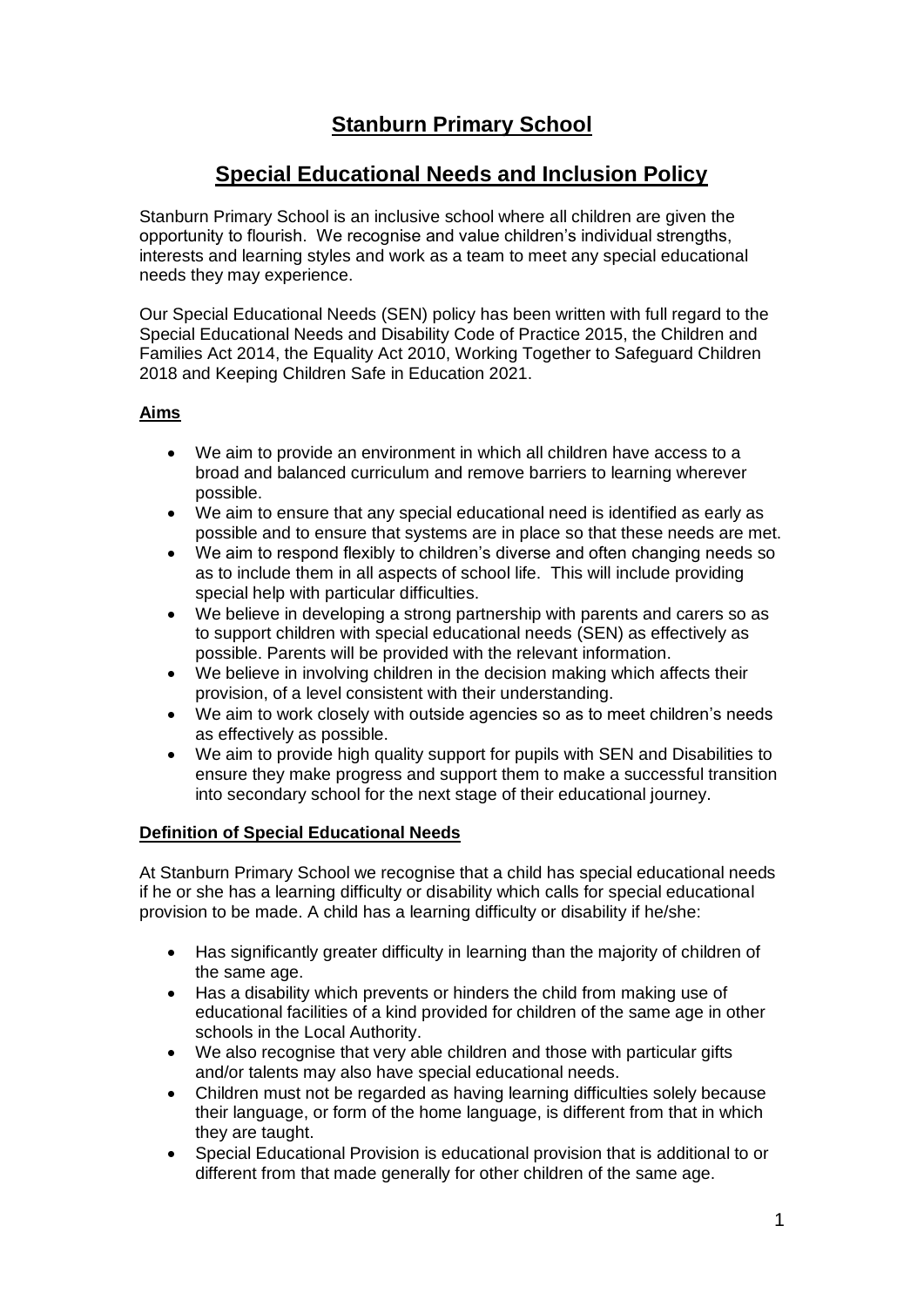#### **Definition of Disability**

Where a disabled child requires special educational provision they will be covered by SEN definition. According to the Equality Act 2010:

- A person has a disability if he or she has a physical or mental impairment that has a substantial and long-term adverse effect on his or her ability to carry out normal day to day activities.
- 'Long-term' means that the effect of the impairment has lasted or is likely to last for at least twelve months.
- 'Normal day to day activities' include everyday things like eating, washing, walking and going shopping.

Medical Conditions:

- Children who are unable to attend school for more than 15 consecutive working days for medical reasons must have alternative provision made for their continuing education.
- Individual Health Care plans will normally specify the type and level of support needed where pupils also have SEN. Provision will be delivered in a coordinated way.
- Reasonable adjustments including particular aids and services will be made to ensure pupils with disabilities are not at a substantial disadvantage compared with their peers.

#### **Inclusion**

We believe that educational inclusion is about equal opportunities for all learners, whatever their age, gender, level of attainment, ethnicity, medical impairment/condition or background.

We pay particular attention to the provision for and achievement of different groups of learners and work to ensure that pupils and parents / carers are involved as fully as possible in decision making, planning and reviewing the provisions:

- Girls and boys
- Minority ethnic and faith groups, travellers, asylum seekers and refugees
- Learners who need support to learn English as an additional language (EAL).
- Learners with SEN
- Learners with a disability
- Those who are 'gifted' or 'talented'
- Those 'looked after' by the Local Authority (LA)
- Others, including those who are sick, young carers and those who are in families under stress.

Every effort will be made to ensure assessments, planning and provision and review is carried out in as coordinated a way as possible.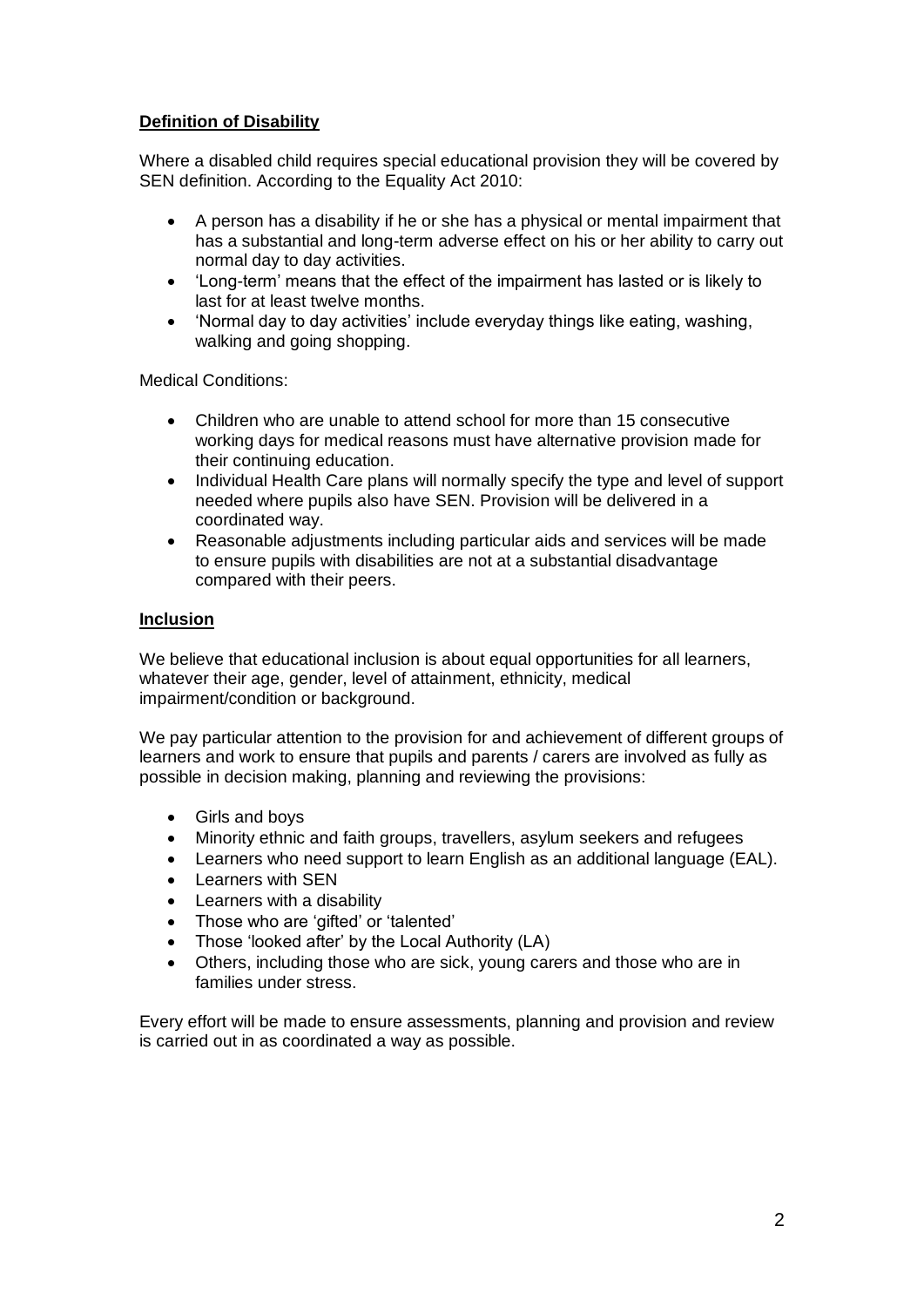#### **Accessibility**

The school is working to ensure that access to the school curriculum environment and to information is increased. Reasonable adjustments are made to the school environment, following advice from relevant agencies so as to meet the needs of individual learners. (See also 'Access Plan'.)

#### **Guidance**

#### **The Four Areas of Special Educational Needs (SEN)**

- Communication and interaction
- Cognition and learning
- Social, emotional and mental health
- Sensory and/or physical impairment

#### **Communication and interaction:**

Pupils have difficulty in communicating with others. They may have difficulty understanding what is said to them or in expressing what they want to say or in understanding the social rules of communication.

Pupils on the Autistic Spectrum (ASD) may have particular difficulty with social interaction.

#### **Cognition and learning:**

Pupils learn at a slower pace than their peers even with appropriate differentiation. Learning difficulties include moderate, severe and profound and multiple Learning Difficulties.

Pupils may also have Special Learning Difficulty including Dyslexia, Dyscalculia and Dyspraxia.

#### **Social, emotional and mental health:**

Difficulties may manifest in withdrawn as well as challenging and disruptive behaviour. Pupils may have mental health disorder such as Attention Deficit Hyperactivity Disorder (ADHD) Attention Deficit Disorder (ADD) and attachment disorder.

#### **Sensory and/or physical impairment:**

Pupils with a range of sensory and physical needs may require specialist equipment and/or support in order to make use of the educational facilities provided.

#### **Admissions**

Stanburn Primary School's admissions criteria do not discriminate against pupils with SEN or disabilities and has due regard for the guidance in the Code of Practice. Admission arrangements for pupils with an EHC Plan are the same as for the school as a whole.

Prior to admission home visits take place when parents/carers have the opportunity to discuss their child's strengths and interests as well as any difficulties or disabilities.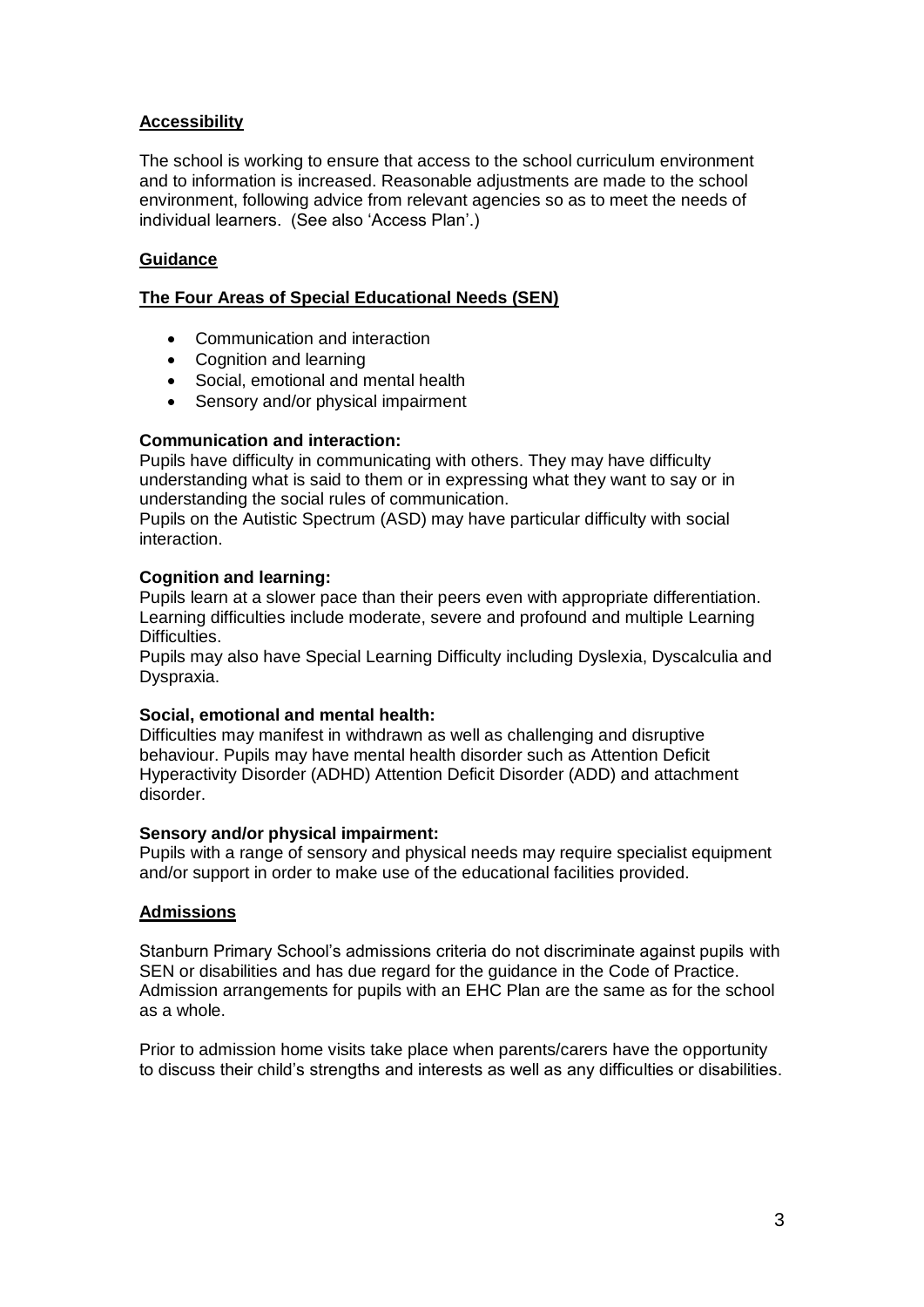#### **Equal Opportunities**

This policy builds on Stanburn Primary School's Visions and Values that recognise the entitlement of all children to a balanced, broadly based curriculum. Our SEN Policy reinforces the need for teaching that is fully inclusive. The Governing Body will ensure that appropriate provision will be made for all pupils with SEN.

#### **English as an Additional Language**

We believe that it is very important to monitor carefully the progress of pupils with English as an additional language (EAL). If, over time a pupil fails to make adequate progress across a range of curriculum areas we work with the relevant agencies to assess whether their difficulties arise from a limited command of English or from special educational needs. A Home Language Assessment can be arranged to assess their proficiency in their home language before additional support is organised.

#### **Assessment and Identification**

Early identification is essential. We use a variety of sources and methods so as to identify children making less than expected progress. This progress may be:

- significantly slower than peers starting from same baseline
- failing to match or better the previous rate of progress
- failing to close the attainment gap between children and peers
- widening the attainment gap.

The sources and methods include:

- Information from home, including that obtained during home visits (carried out before admission to school in September)
- Information from Early Years settings
- Information from outside agencies
- Observations by class teachers/support staff
- On entry and ongoing assessments (e.g. knowledge of early high frequency words, letters and sounds, numbers, shapes and colours)
- Tracking of progress and attainment in relation to age related expectations in Reading, Writing and Maths (each term)
- Early Years Foundation Stage Profile
- Maths assessments
- Unaided writing
- Formal Assessments including the 'Early Literacy Test' and 'Basic Number Diagnostic Test'.

This and any other relevant information needs to be shared by all staff concerned, including class teachers, TAs, the SENDCo, Year Leaders, linked Assistant Headteachers and Deputy Headteachers and, where necessary, the Headteacher. It is important to remember that children come to Stanburn Primary School with different experiences. Although early identification is important we also believe that it is important to ensure that children are given time to gain the experiences they need. Lack of experience does not equal SEN.

Persistent disruptive/withdrawn behaviour does not mean that a child has SEN. Where there are ongoing concerns an assessment will be carried out to determine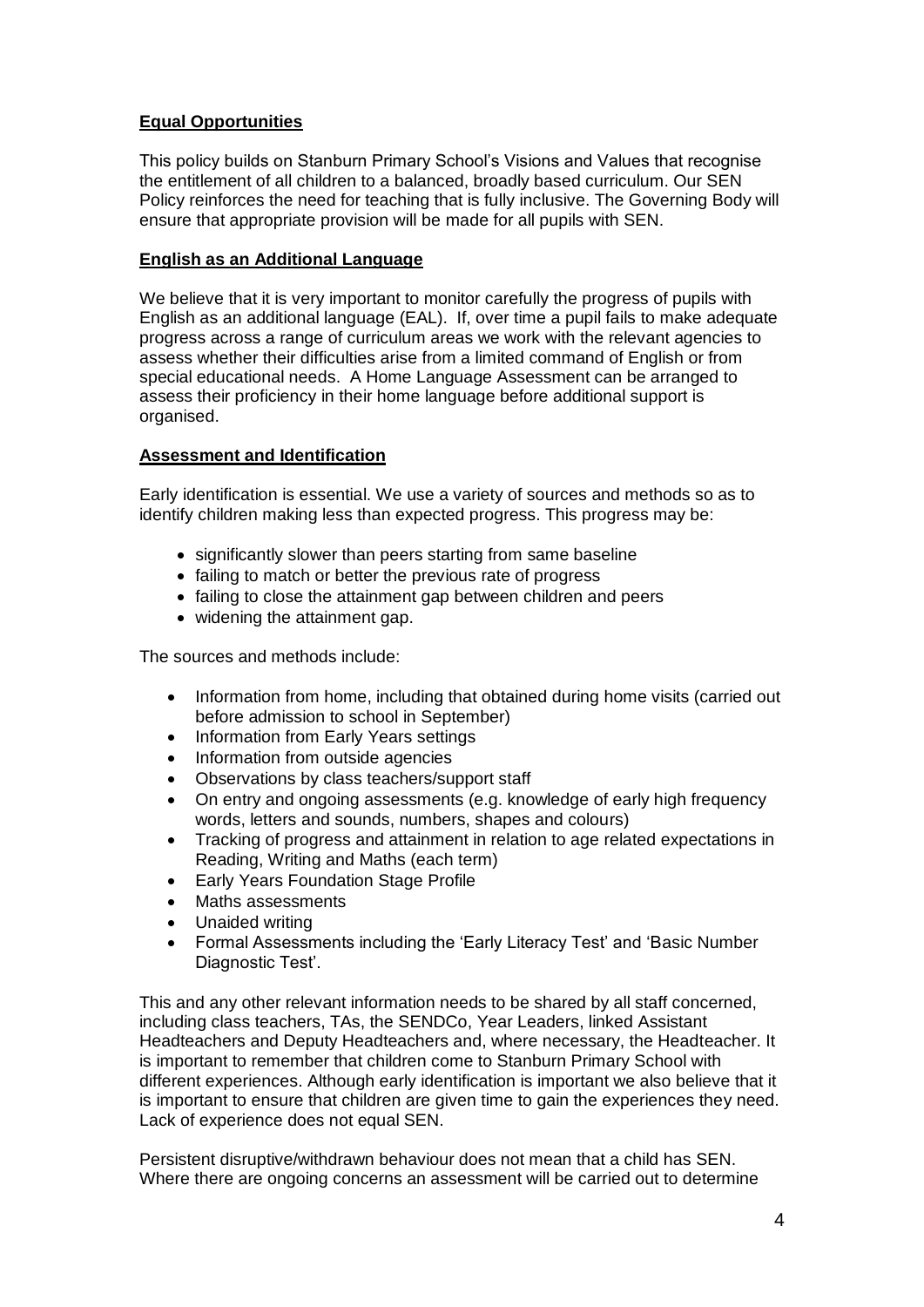whether there are any underlying mental health concern or learning difficulties. If family/housing circumstances are contributing to difficulties, a multi-agency approach will be needed and appropriate referral will be made.

#### **Arrangements for providing access to learning and the curriculum (see also School Access Plan)**

- The school will ensure that all children have access to a 'balanced and broadly based' curriculum, and that the National Curriculum's programmes of study are flexible enough to meet every child's needs. (No child will be excluded from any learning activity due to their impairment or learning difficulty, unless it is clearly of benefit to that individual and leads towards inclusion.)
- Learning opportunities will be absorbing, rewarding and effectively differentiated and the teaching styles will be diverse.
- Staff will work in a way to avoid the isolation of the children they are supporting and will encourage peer tutoring and collaborative learning.
- Schemes of work and policies for each area of the curriculum are in place and are differentiated to include appropriate learning outcomes for all pupils.
- Differentiation takes a variety of forms within teacher planning. Learning objectives are always made explicit and then activities may be adapted, or planned separately as appropriate. Alternative methods of responding or recording may also be planned for where this is appropriate.
- Children with sensory or mobility impairments or a specific learning difficulty will access the curriculum through specialist resources such as ICT where this is appropriate.
- The school will ensure that the 'hidden curriculum' and extra curricular activities are barrier free and do not exclude any pupils.
- Details of our plans for increasing access to the curriculum with targets are contained in our Access Plan.

#### **Access to information (see also School Access Plan)**

- We adapt printed materials so that children with literacy difficulties can access them, or ensure access by pairing children/peer support/extra adult support.
- We provide alternatives to paper and pencil recording where appropriate, or provide access through peer/extra adult scribing.
- We use a range of assessment procedures within lessons (such as recording, role-play and drama, video, drawing) to ensure children with additional needs are able to demonstrate their achievement appropriately.
- Details of our plan to improve access to information are contained in the school's Access Plan.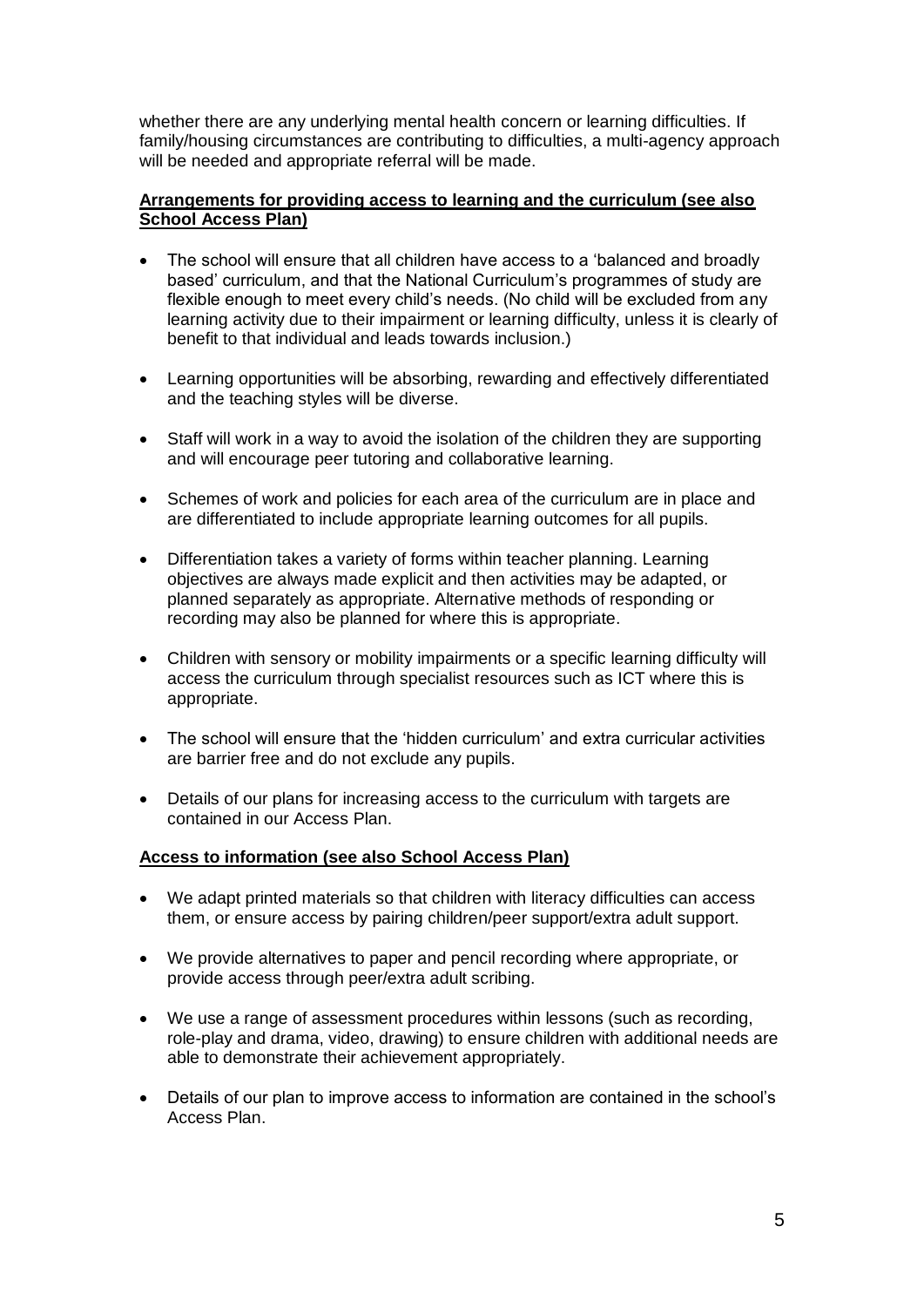#### **Incorporating disability issues into the curriculum**

- The Personal Social Health and Citizenship Education (PSHCE) curriculum includes issues of disability, difference and valuing diversity. Advice will be sought from Disabled People's organisations on appropriate resources.
- The library resources are regularly reviewed to ensure they include books that reflect the range of 'special educational needs' issues and come from a disability equality perspective, and priority is given to the ordering of books with positive images and a positive portrayal of Disabled People as they become available.

#### **Assessment for Learning**

We also place great emphasis on ensuring that ongoing assessments are used to plan appropriate provision (see Assessment Policy).

Other assessments include:

- Review of short term targets
- Annual reviews
- SATs
- Standardised Reading Tests.

#### **Record Keeping**

Stanburn Primary School will record the steps taken to meet children's needs and other relevant information. The SENDCo will maintain these records, including those provided by previous schools/settings, outside agencies and services and ensure access to them. Every effort will be made to ensure records are kept in a clear accessible format.

#### **SEN Register**

Placing pupils on the SEN register can be triggered by concern and evidence that children are making less than expected progress. This can be characterised by progress which:

- is significantly slower than that of their peers, starting from the same baseline.
- fails to match or better child's previous rate of progress.
- fails to close the attainment gap between the child and their peers.
- widens the attainment gap.

Other triggers:

- serious cognition / social / emotional / physical / sensory / communication difficulties.
- Attainment significantly below age related expectations
- Wave 2 interventions have not led to significant improvement.

An early discussion with parents will take place relating to:

- pupil's area of strength and difficulties
- agreed outcomes for the child and review date
- the local authority's information advice and support services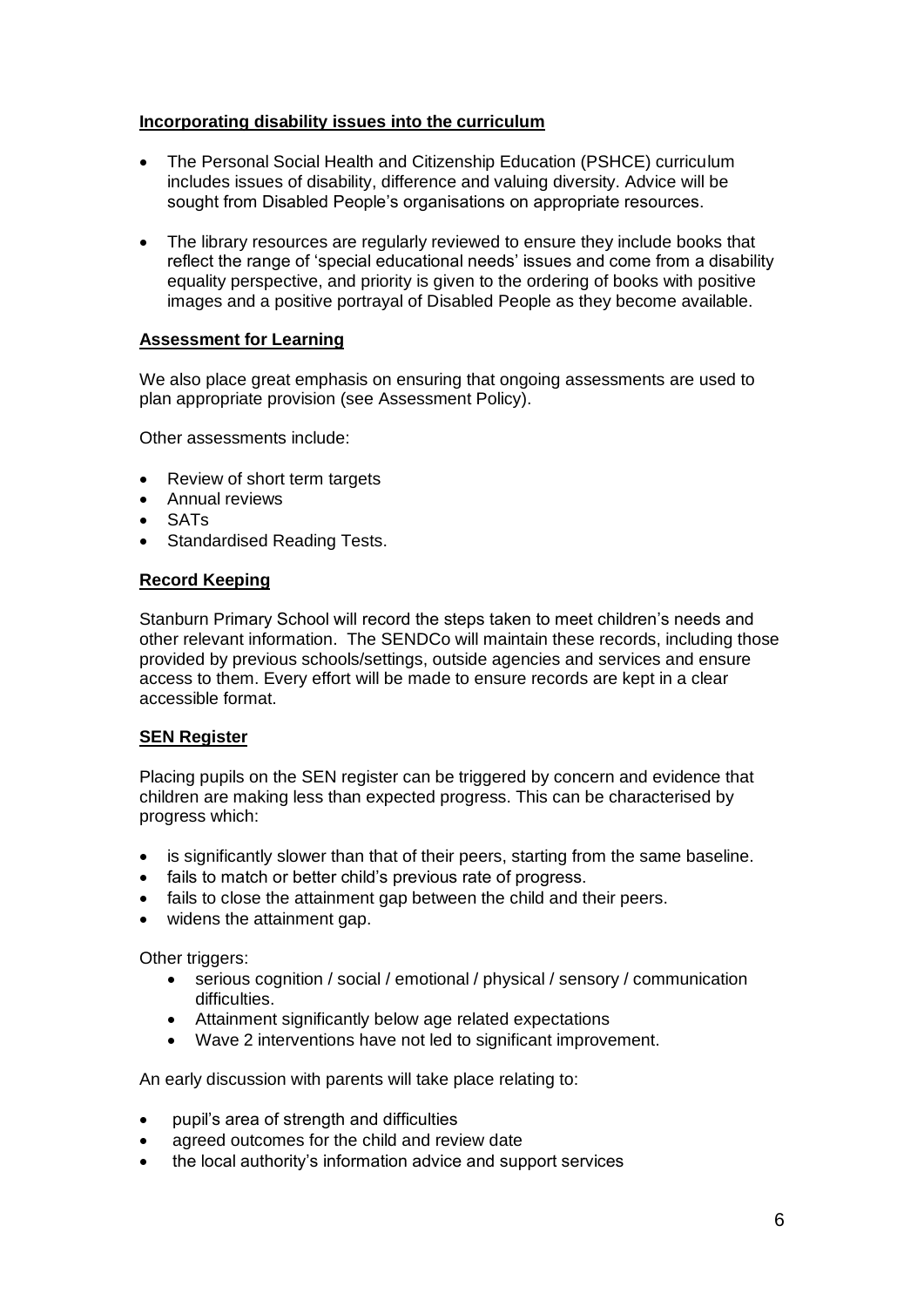when it is decided that a child has SEN this decision will be recorded and parents will be told formally that special educational provision is being made.

#### **Support**

Once a child has been identified as having SEN we provide a graduated response as advocated in the 'Code of Practice'. Support will take the form of a 4 part cycle and will be led by the class teacher in partnership with the SENDCo.

Appropriate records should be kept by all teaching and support staff. Parents/carers should also be kept informed of progress through 'Parents Evenings' and other regular meetings.

#### **Part 1: Assess**

All relevant information should be included:

- teacher assessment and experience
- previous progress and attainment
- development in comparison to peers and national data
- parental views and experience
- pupils own views
- advice from external agencies / professionals

#### **Part 2: Plan**

Parents will be formally notified of any SEN provision. The teacher and SENDCo should agree in consultation with parents and pupils the interactions, support and any adjustments that are needed. It should also be agreed what the expected impact on progress, development or behaviour will be and date for review will be set.

The information will be shared with all relevant staff and professionals including appropriate strategies and approaches that are required.

Support should be based on meeting the agreed learning outcomes and on reliable evidence of effectiveness.

The school will aim to work in partnership with parents to provide appropriate support at home and at school.

#### **Part 3: Action**

The class/subject teacher is responsible for working with pupils with SEN on a daily basis. Where interventions are outside the main classroom, the teacher remains responsible for the pupil. The teacher will work closely with TAs / specialist staff to plan and assess the impact of any intervention. The SENDCo will work with the class teacher to carry out further assessments and provide advice.

#### **Part 4: Review**

The effectiveness of the intervention and impact on pupil progress will be reviewed as agreed. The quality of the intervention will be evaluated along with the views of parents and pupil.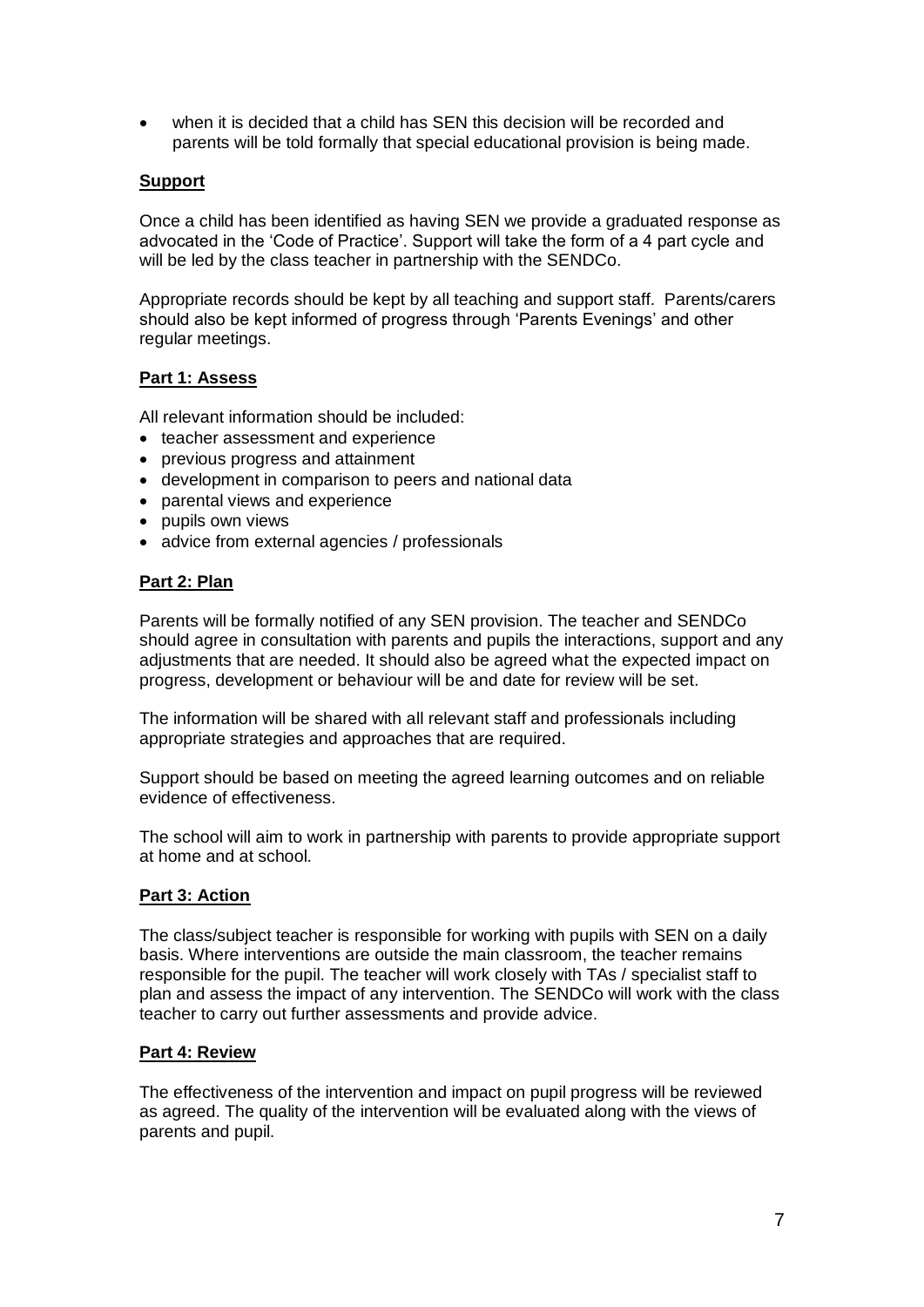In light of this evaluation the class teacher and SENDCo will revise the support and if necessary make changes to the outcomes in consultation with parents and pupil.

When a pupil has EHC Plan the Local Authority will review this plan at least every 12 months.

Meetings will be led by the class teacher, supported by the SENDCo and will be in line with the normal cycle of discussions with parents. Additional time may be needed to enable to explore parents' views and plan effectively.

#### **Specialist involvement**

The school works closely with a range of outside specialist agencies and professionals. When a child continues to make less than expected progress a referral to one or more of these agencies may be made. This will be done with the agreement of parents and will be recorded.

Specialist agencies are:

- The Education Psychology Service (EPS)
- Child and Adolescent Mental Health Service (CAMHS)
- Specialist teachers for pupils with learning and visual impairment and ASD.
- Therapists including Speech and Language Therapists, Occupational Therapists, Physiotherapists and Counsellors.

The SENDCo, specialists and class / subject leaders will work together with parents to develop on effective range of teaching strategies and interventions so as to promote pupil progress. Outcomes will be agreed and a date for review will be set.

#### **Arrangements for Professional Development for all staff, including SEN staff and learning support assistants, in relation to special educational needs**

The professional development of all staff involved in meeting the needs of pupils with SEN is ongoing and continuous. A wide range of training opportunities is provided which includes:

- Skill sharing and the demonstration of teaching techniques and strategies organised within the school
- Professional development sessions and one-off sessions on relevant subjects provided by SEN specialists
- Attendance at courses offered by external providers, accredited and nonaccredited, as part of the school's Performance Management process
- Other courses which are relevant to the work being undertaken. This can be generated by staff interest or can be undertaken at the request of the SENDCo.

#### **Consultation with Parents**

As outlined above the school will ensure parents are involved as fully as possible in the process of assessment, planning, provision of support and review. Discussions will be led by the class teacher supported when appropriate by the SENDCo.

Meetings will be in line with the normal cycle of parent consultations with allowance made when additional time is needed. Additional meetings will also be arranged as and when they are needed. Pupils' views will be taken into account, either through attendance at meeting or by gathering their views before meetings.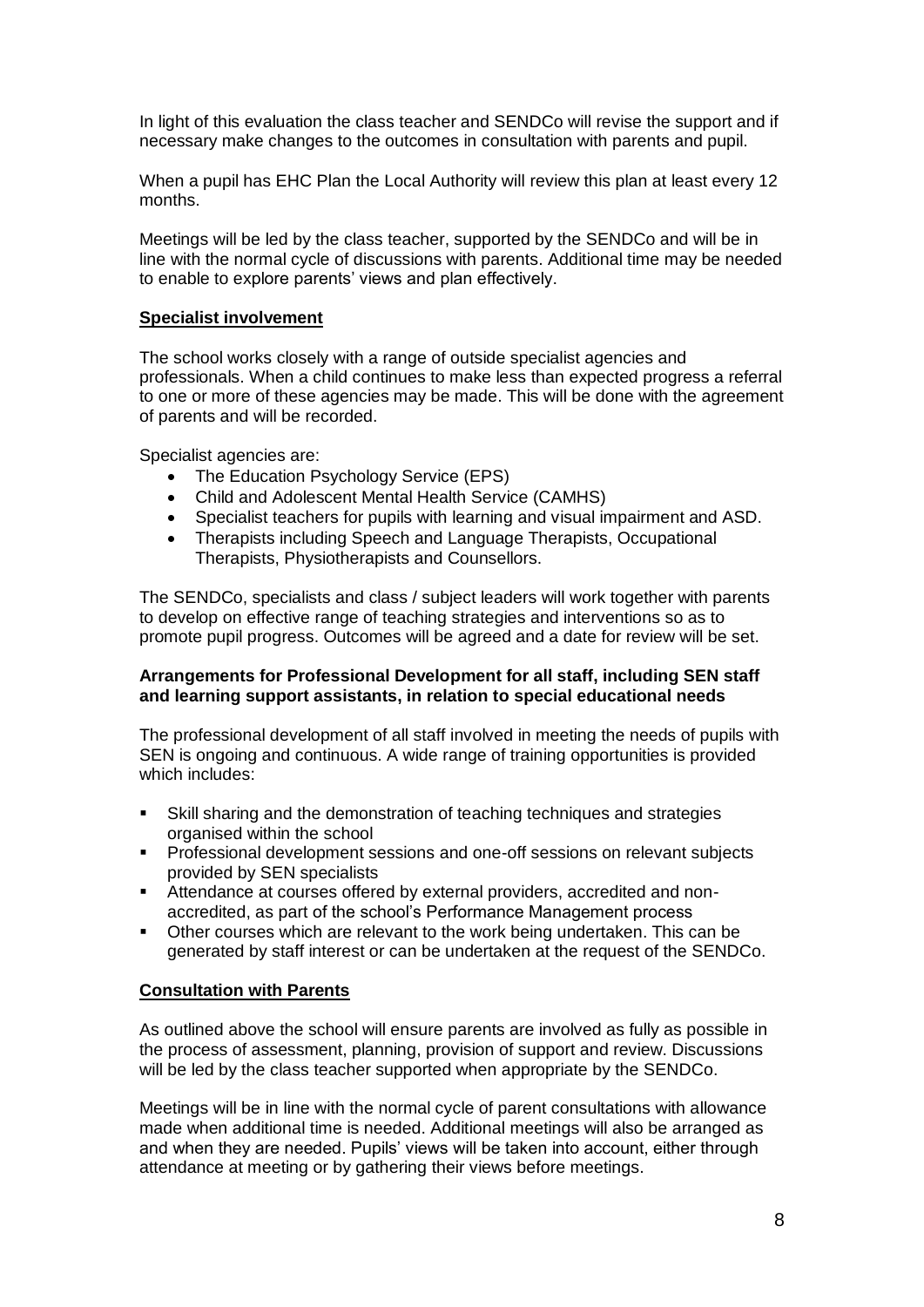Records of these meetings including outcomes, action and support will be kept and shared with parents.

#### **Education, Health and Care Plans (EHC)**

Following the graduated approach outlined above, and when in spite of additional appropriate special educational provision being made, a child continues to make less than expected progress, an EHC needs assessment may be required.

Those who can request an EHC needs assessment are:

- **Parents**
- Young persons between 16 and 25
- A person acting on behalf of a school or other educational institution
- Others including: foster carers, health and social care professionals, early years practitioners.

Once a request is made to the LA a decision must be made within 6 months and communicated this decision to parents.

The LA must notify parents of any request not made by the parents themselves.

The LA will consider:

- The views and concerns of the parents
- Evidence of the child's attainment and rate of progress
- Information about nature, extent context of the SEN.
- Evidence of actions already taken to meet the child's needs.
- Evidence that where progress has been made it has only been as a result of much additional intervention and above what is normally provided.
- Evidence of the child's emotional, social and health needs.

The Local Authority must consult both the parents and child throughout the assessment process. Their wishes and aspirations should be taken into account and they should be part of the decision making process.

Where the Local Authority decides against doing an EHC assessment of needs, this decision will be communicated to parents within a maximum of 6 months of reviewing the request.

If the LA agrees that an assessment of needs should be carried out, this will also be communicated to parents within 6 weeks. Information will then be gathered from all relevant agencies, a draft plan will be drawn up. Parents and pupils have 15 calendar days in which to respond and express a preference for a school and seek agreement for any personal budget.

The LA will then consult the governing body / head teacher of the school before naming them in the EHC plan. The school should respond within 15 calendar days.

Any amendments to the draft plan and a fund plan will be issued by the LA within 20 weeks of the request being submitted. Parents and pupils have a right to appeal. Every effort will be made by the school and by the LA to ensure that the plan is drawn up in a collaborative way and that parents and pupils are able to express their concerns and aspirations. There will also be a strong focus on ensuring plans set out clear outcomes. Those who are responsible for delivering these outcomes will be named and plans will be reviewed at least annually. Any short term targets will also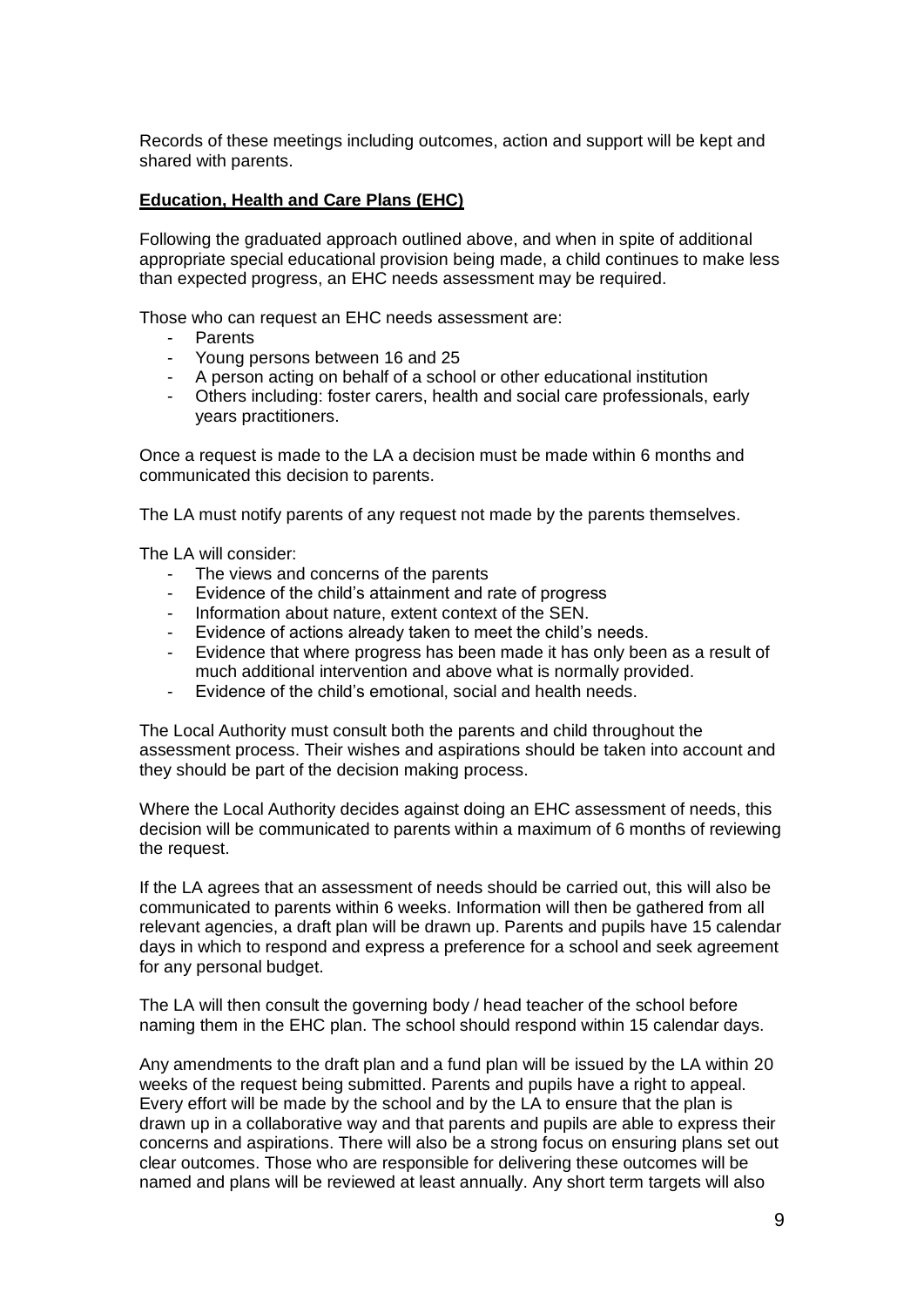be reviewed regularly and appended to the EHC plan. Reviews will normally be held at the school. Information and advice for the reviews should be submitted 2 weeks prior to the meeting and the LA's decision regarding the EHC plan will be made within 4 week.

#### **Personal Budgets**

The LA sets out detailed information about Personal Budgets in the 'Local Offer'.

#### **Transition**

There will be a strong focus on ensuring that transitions are well planned. Key transfers are:

- Early Years provider to the primary school
- Key Stage 1 to Key Stage 2
- Primary to Secondary School

The review and any amendments must be completed by  $15<sup>th</sup>$  February in the calendar year of the transfer.

#### **EYFS**

It should be considered whether it is appropriate to review an EHC plan for a child under 5 every 3 – 6 months. These reviews many not need to include full range of professionals but must ensure parents are fully consulted about any changes to the EHC plan and made aware of their right to appeal to the Tribunal.

#### **Re-assessments**

When a pupil's need change significantly a re-assessment of needs may be required. This must be done if a parent, young person or the Governing Body or Headteacher of the school requests this. The LA may also initiate a re-assessment if it thinks this is necessary. If less than 6 months have passed since the last assessment was carried out the LA can refuse. The LA must responds within 15 calendar days of receiving any request and parents have a right of appeal if they decide not to carry out a re-assessment.

#### **The Role of SENDCo**

The SENDCo is a qualified teacher and part of the leadership team. The SENDCo has responsibility for the operation of the SEN policy and the coordination of provision for pupils with SEN, including those with Statements and EHC plans. They work closely with teaching and support staff with parents and specialist agencies and outside bodies to ensure provision is as effective as possible and meets pupils' often changing needs. They provide advice on using a graduated approach to SEN support and on the deployment of the delegated budget and other resources to meet pupils' needs. They ensure records are kept up to date and that information is shared with all those working with pupils with SEN, particularly parents.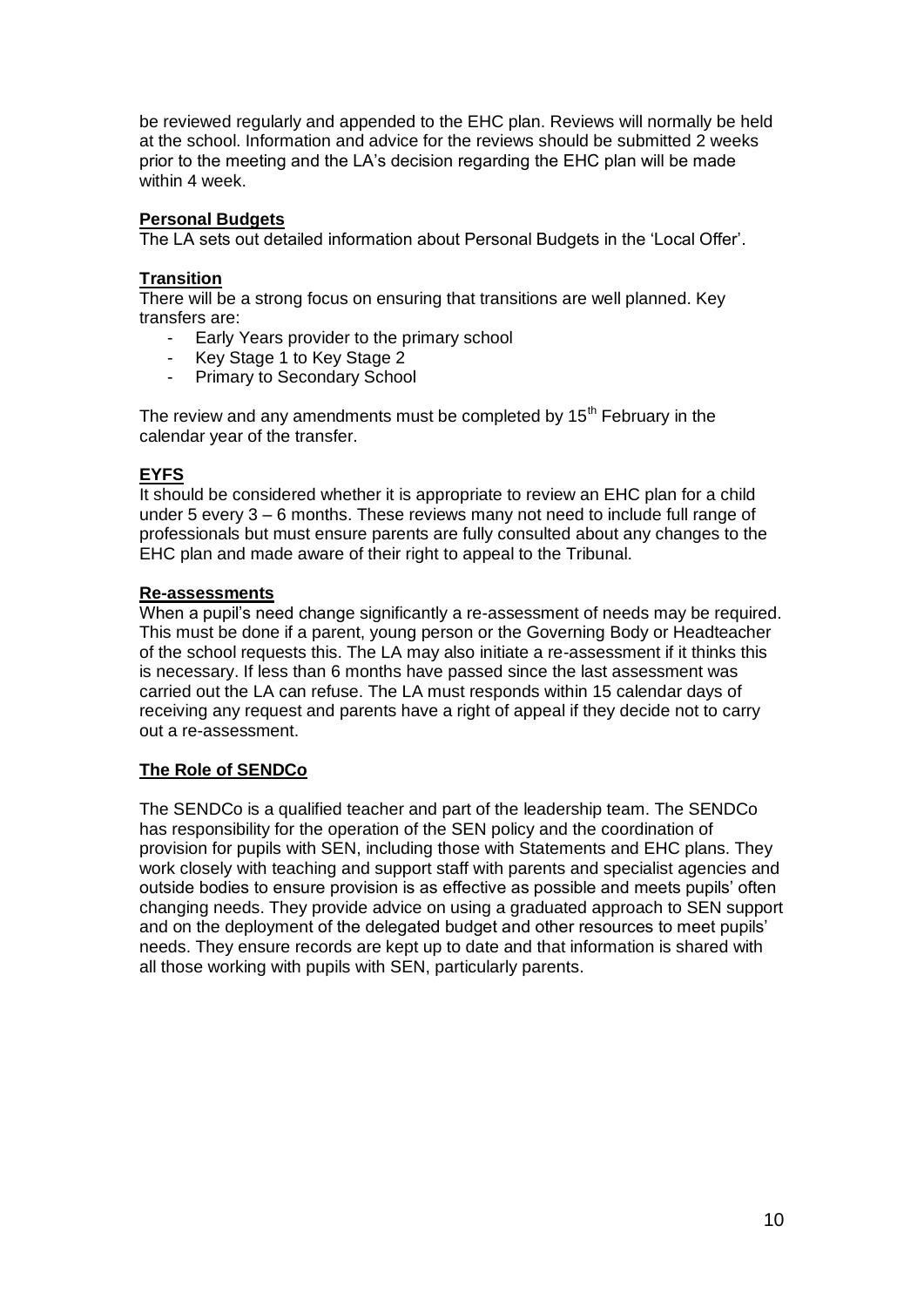#### **The Role of Class Teachers**

Prior to the involvement of the SENDCo the Class Teacher should:

- Use baseline assessment to identify what child knows, understands and can do
- Ensure ongoing observation/assessment provides feedback so assessment form basis of next steps
- Involve parents
- Involve child
- Will not assume difficulties are within the child
- Use of National Curriculum programmes of study, effective management, ethos, learning environment and curriculum arrangements
- Differentiate match planning to individual needs
- Take responsibility for planning and overseeing any interventions or support arrangements to address the child's learning difficulties.

The Code of Practice acknowledges the important role of the class teacher whose responsibilities include:

- Being aware of the school's procedures for the identification and assessment of, and subsequent provision, for pupils with SEN
- Working with the SENDCo to decide on action to support pupils with SEN including appropriate differentiation of the curriculum
- Working with pupils on a daily basis to deliver any individual or group programme decided up by parents and the school
- Reviewing progress and adapting programme of support
- Developing positive relationships with parents/carers and with pupils
- Working with support staff to deliver appropriate provision
- Working with relevant outside agencies including SALT and the EPS.

#### **The Role of the Headteacher**

The Headteacher's responsibilities include:

- The day to day management of all aspects of SEN provision
- Keeping the Governing Body fully informed about SEN within the school
- Working with the SENDCo and SEN team
- Allocating the SEN budget
- Ensuring that the school has appropriate strategies for working with parents/carers and that these strategies encourage involvement in their children's education.

#### **The Role of the Governing Body**

The Governing Body's responsibilities to pupils with SEN include:

- Ensuring that a high standard of provision is made for SEN pupils
- Ensuring that pupils with SEN are fully involved in the life of the school
- Being involved in developing and reviewing SEN policy.
- Having regard to the Code of Practice when carrying out duties.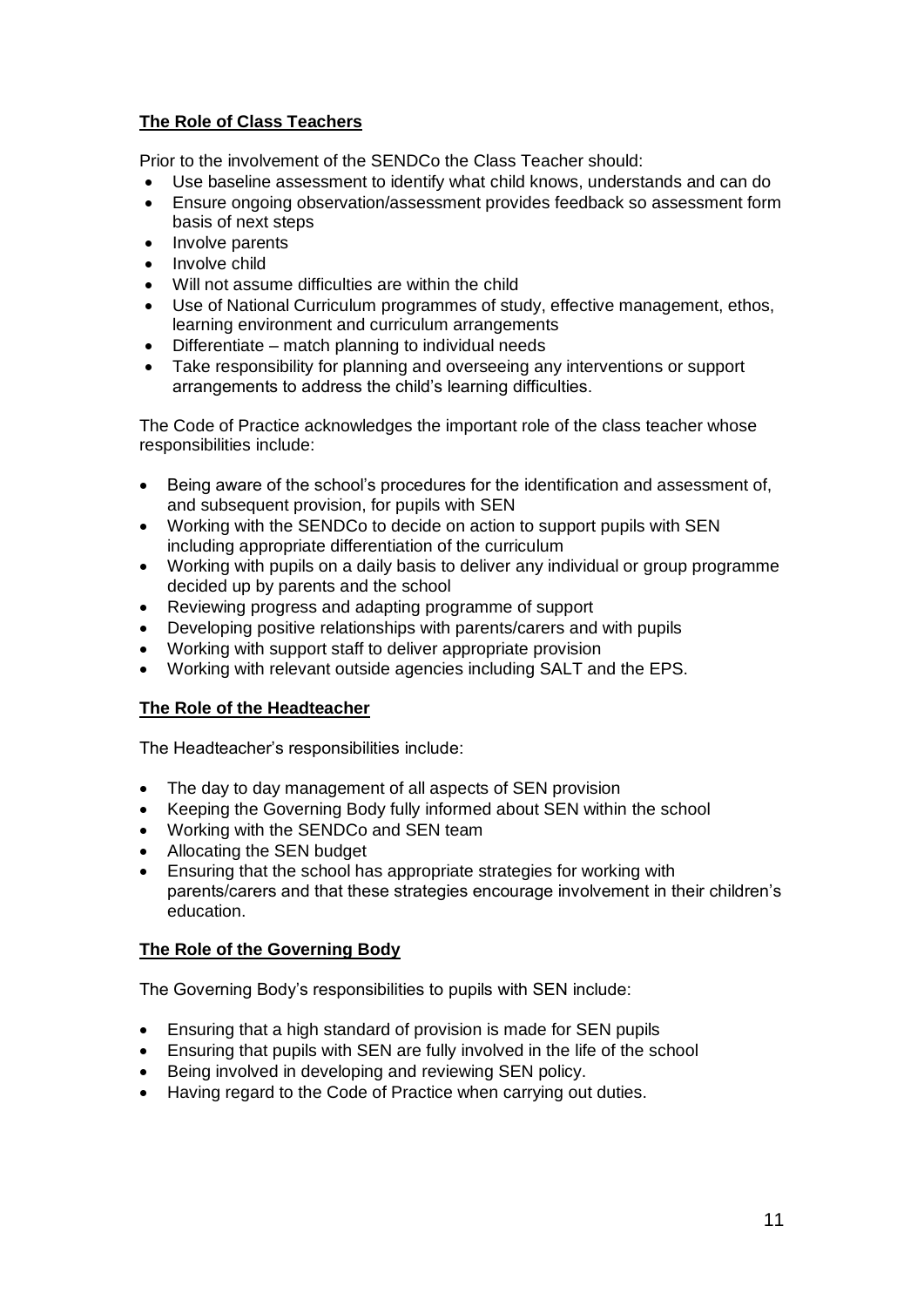#### **The Role of Teaching Assistants**

Teaching Assistants play a very valuable role in supporting pupils with SEN. Some work with pupils with EHC Plans and wherever possible are given appropriate training to ensure that the objectives of the EHC Plan can be met. Teaching Assistants work with outside specialists, including Speech and Language Therapists and Occupational Therapists, to ensure provision is appropriate and effective.

Teaching Assistants also work under the supervision of class teachers and/or the SENDCo to support pupils with SEN and others identified by the class teacher.

Duties include:

- In-class support
- Small group / 1:1 support

We consider training to be an important aspect of the Teaching Assistants role and will provide this through the SENDCo and relevant Local Authority CPD.

#### **The Role of Parents**

Partnership with parents plays a key role in enabling pupils and young people with SEN to achieve their potential. All parents and carers of pupils with special educational needs will be considered as partners and supported to play an active and valued role in their children's education. Helping their child at home will be an important part of the support provided.

The SENDCo and Headteacher will monitor and evaluate pupil progress by:

- Consideration of each pupil's success in meeting short term targets and EHC Plan outcomes
- Use of standardised tests including Reading and Maths tests
- Evidence from Annual Review Meetings.

Class Teachers evaluate pupil's progress against their identified targets/objectives for Reading, Writing and Maths.

#### **The Role of Pupils**

The pupil's views will always be ascertained, but this may not be through direct discussion with the pupil. Pupils will be enabled/encouraged to participate in all decision-making processes in education, including the setting of learning targets and contributing to personal plans, discussions about choices of schools, contributions to the assessment of their needs and termly reviews and transition meetings. They need to be part of the process, to know that they are listened to and that their views are valued.

#### **Complaints**

Any complaints can be discussed informally, in the first instance, with a member of staff or school governor. A formal complaint can be made through the school's procedure as set out in the school's Complaints Policy and if the matter remains unresolved, to the Local Authority. A written response will be provided. Parents have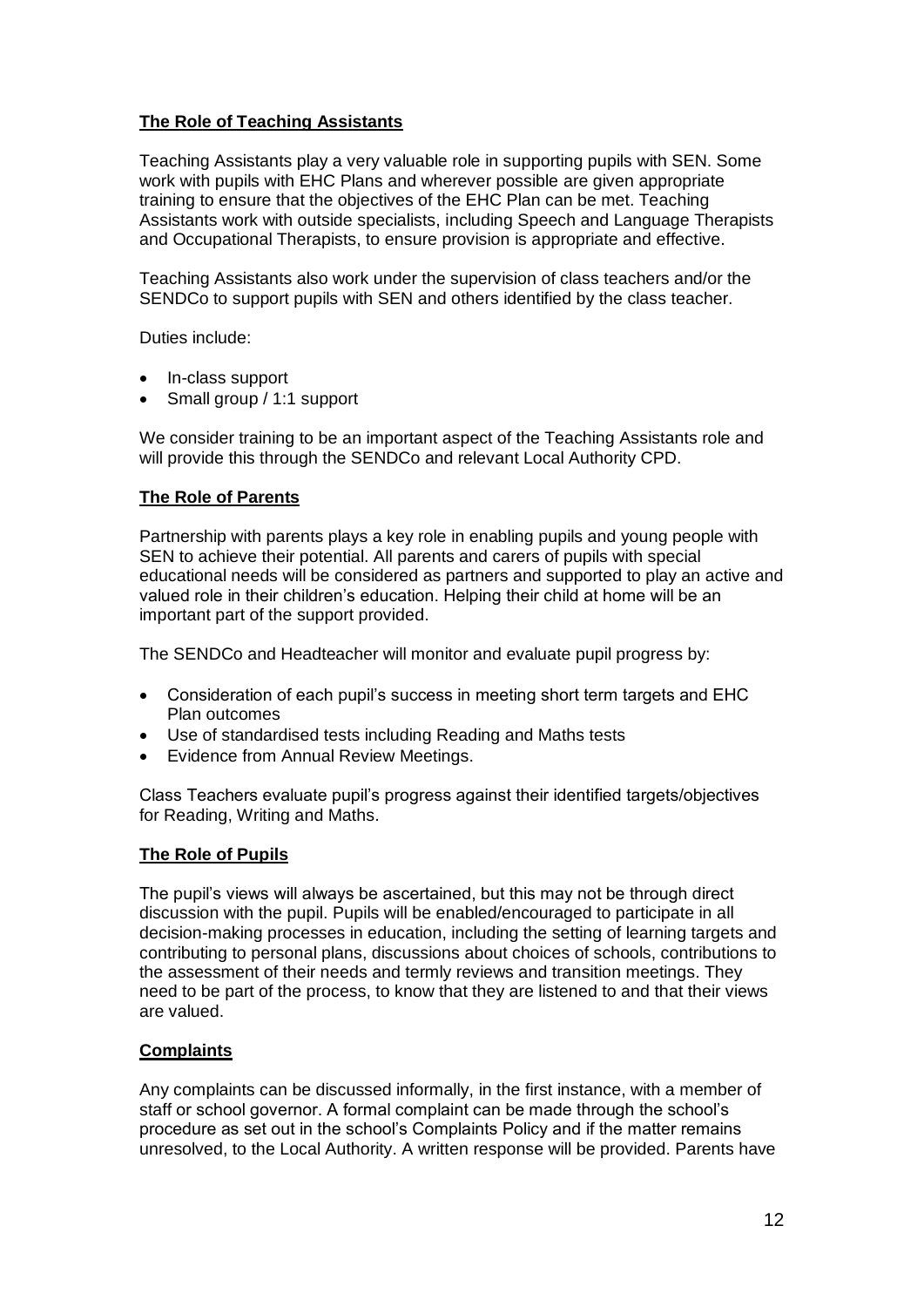a right to appeal and if they remain concerned after following the local procedure, they can go to the Department for Education – School Complaints Unit.

#### **Pupils looked after by the Local Authority**

Any pupil who is looked after by the Local Authority and is identified as having SEN will be closely monitored and every effort will be made to ensure the process of assessment and planning and review is undertaken as quickly as possible, including any request for an EHC assessment of needs.

The school will work closely with all relevant professionals including the

- Social worker
- Designated doctor or nurse
- Independent Reviewing Officer (IRO)

and will ensure any EHC Plan works in harmony with the pupil's Care Plan including a Personal Education Plan (PEP) and a Health Plan. The EHC should not duplicate information already in these plans.

#### **Children of Service Personnel**

Every effort will be made to ensure children of Service Personnel who have SEN are not disadvantaged.

Records will be transferred between the schools and any new setting using the Pupil Information Profile for Service Children (CEAS).

Service related issues will be considered at any reviews and access to assessment and interventions will be considered on the basis of need and not the amount of time left in the school.

Service Pupil Premium funding can be used to support the SEN of service pupils with SEN.

#### **Resolving Disagreements**

The Local Authority sets out arrangements in the Local Offer.

#### Disagreement Resolution

The LA makes disagreement resolution service available to parents, young persons. This service is impartial and use of the service is voluntary. It is available to resolve disagreements about any aspect of SEN provision and care present the need for

- **Mediation**
- Appeals to the Tribunal (First tier SEN and Disability).

This service is set out in the LA's Local Offer and can be used at any time. Mediation is meant to complement the Department's Resolution Services and relates to decision about EHC needs assessment and plans.

#### **Monitoring and Evaluation**

The school will continuously monitor and evaluate the working of the SEN Policy and gather information on the following aspects:

- Number of pupils with SEN, expressed as a percentage of the school roll, and any changes to the level of support they receive
- The level of support pupils received and the amount of progress they make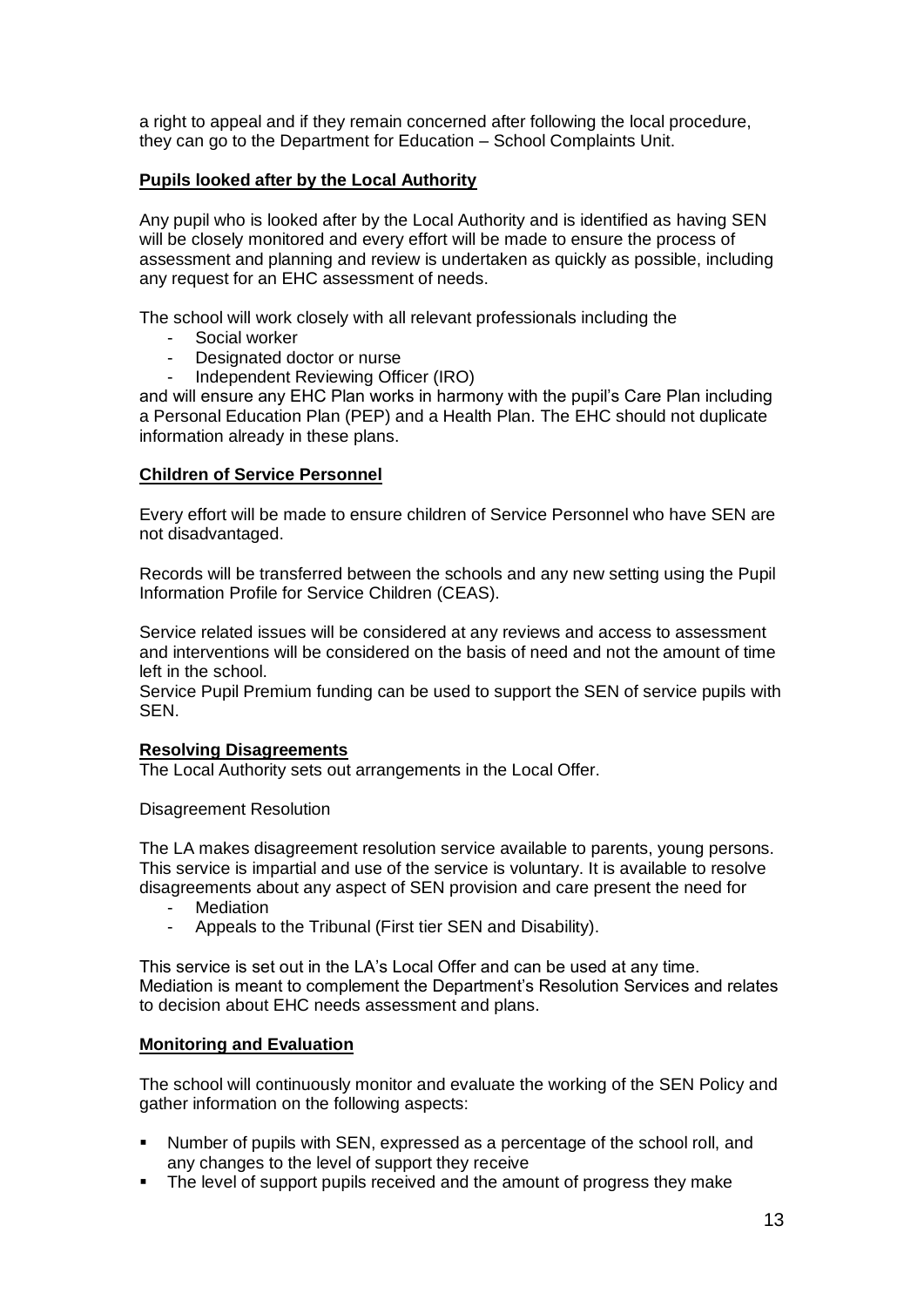- **The 'value-added' data of pupil progress**
- The success of resources
- The impact of training and new approaches to meeting needs
- The identification of training needs
- The impact and outcomes of the review process
- The development of pupil participation
- **Relationships with parents**
- The impact of the statutory process on pupil progress
- The success of involvement of outside agencies
- The success of liaison with other schools.

#### **Tribunal**

The tribunal hears appeals against decisions made by the LA regarding EHC needs assessments and EHC Plans.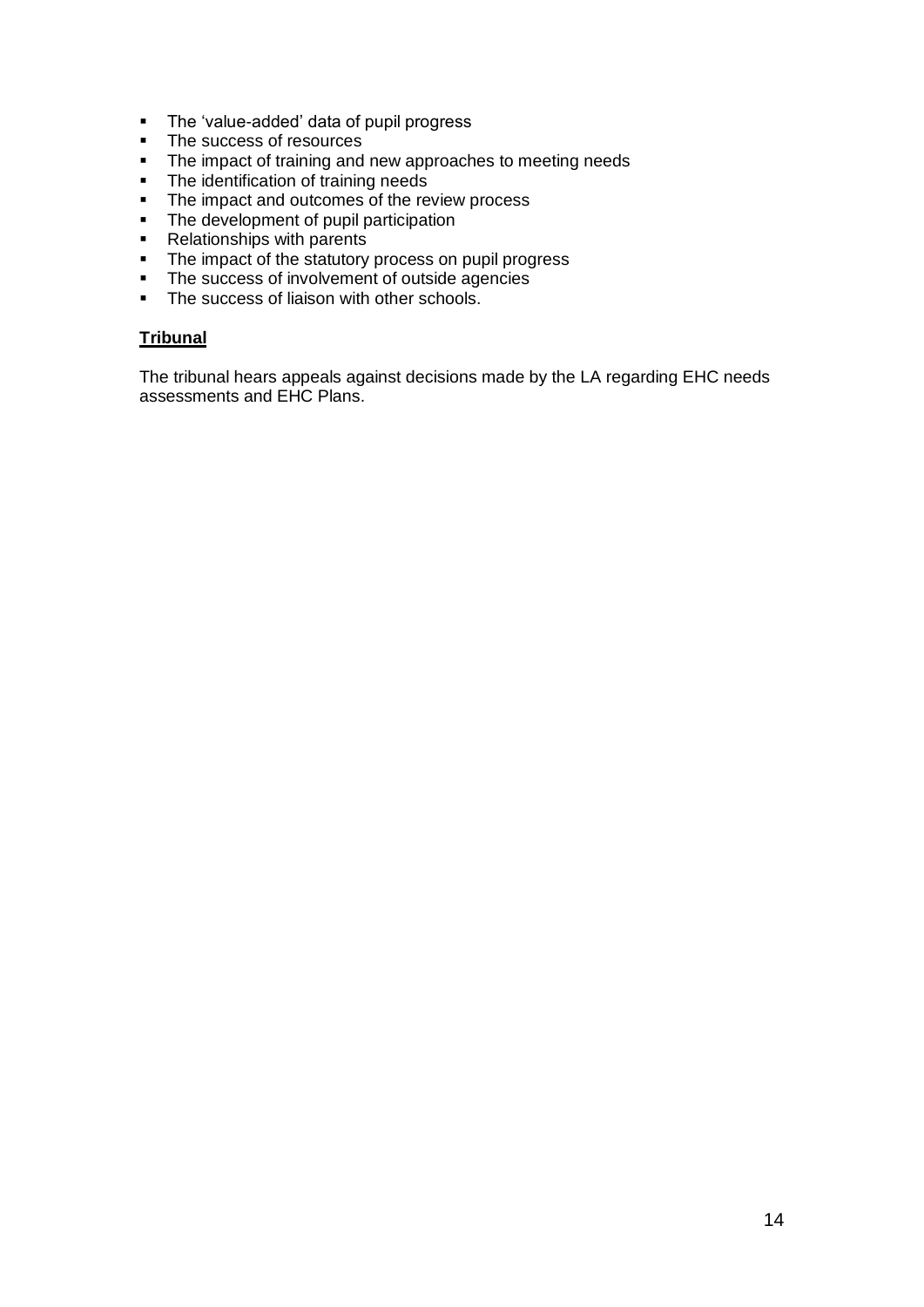#### **Appendix**

#### **Information for teachers/support staff**

A range of reference books and up-to-date information relating to different conditions and areas of SEN such as Emotional and Behavioural Difficulties, Attention Deficit Hyperactivity Disorder (ADHD), Autistic Spectrum Disorder (ASD), Dyslexia and sensory impairment are also available. These offer advice on identification and appropriate teaching strategies.

#### A brief guide to inclusion

How can class teachers and support staff meet the diverse needs of children with a range of SEN? Listed below are some strategies which will aid inclusion.

#### **Hearing Impairment**

About 25% of children may have a hearing impairment at any one time, in most cases this will be temporary. About 2% of children have a permanent hearing loss and should be regularly checked by a specialist (SACT)

Children with a hearing impairment need:

- You to speak clearly, not loudly.
- To be able to see your mouth when you talk to the class.
- You to use their name or point when asking them a question.

#### **Visual Impairment**

Children with a visual impairment will normally be known to you. Their needs can vary greatly and different strategies will be needed. Some may need print to be enlarged while others may need it to be reduced. Some children may wear glasses, others may wear contact lenses. Advice should be sought from outside specialists (SACT). Children with a visual impairment need:

- To be allowed rest periods when a lot of visual information is presented.
- Printed texts to be adapted to their needs.
- Access to appropriate ICT such as TextHelp (this reads aloud whatever is on the screen).
- Work to be set at an appropriate level.
- To be seated where they can see your face.
- A tidy classroom with good lighting.
- Time for verbal explanations, hands-on experiences and extra time to complete tasks.
- Colour coding to help locate/put away equipment.
- Encouragement to wear glasses.

#### **Autistic Spectrum Disorder**

Children with ASD are commonly described as having a triad of impairments which vary in severity and affect:

- Communication
- Social interaction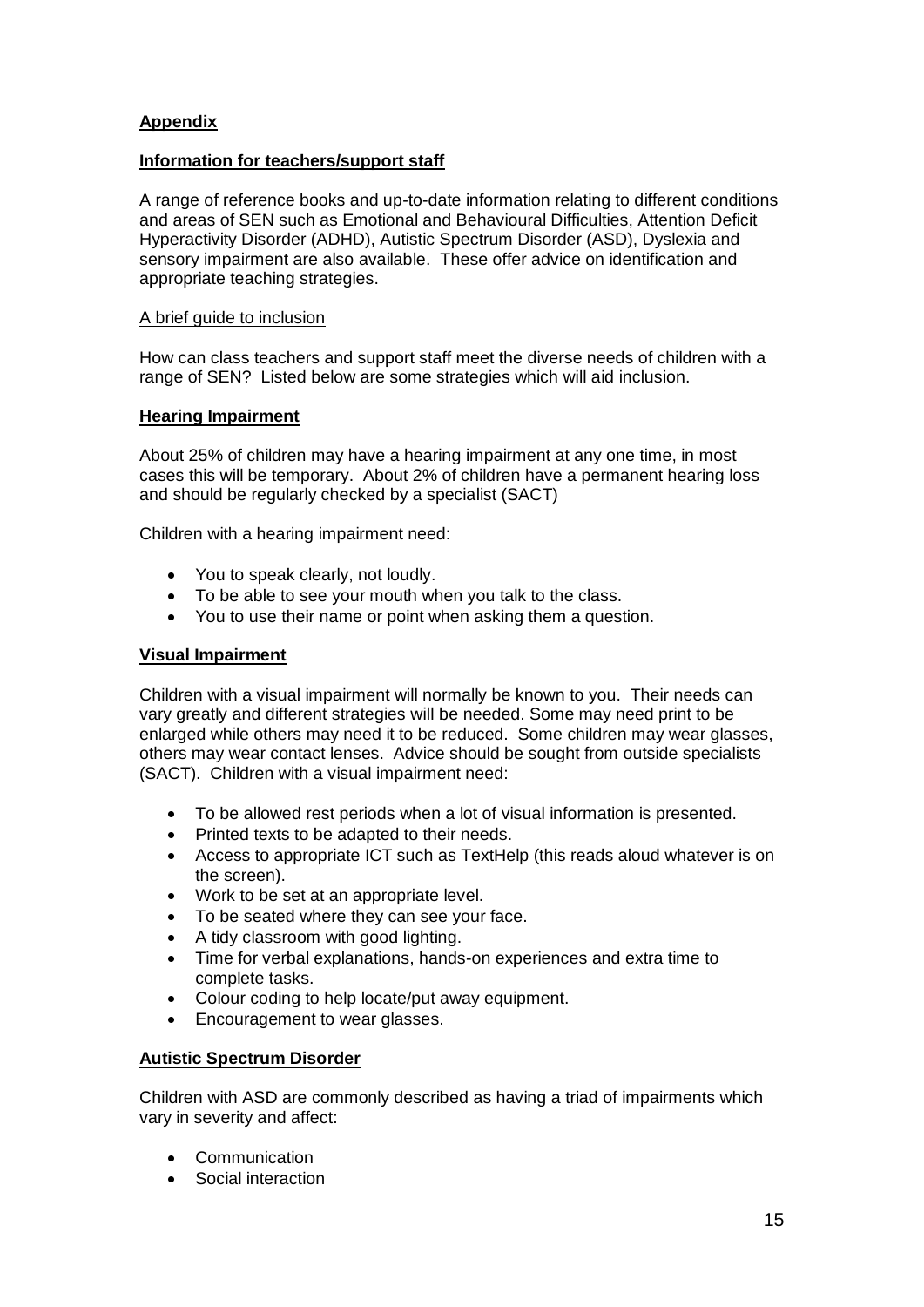Flexible thinking/social imagination (may include obsessional behaviours and resistance to change)

Children with ASD need some, or possibly all, of these:

- A clearly understood routine (visual timetables are useful)
- Clear rules which are taught directly to the child
- To be prepared well in advance for changes
- Clear and simple instructions (group instructions need to be repeated individually to ensure understanding)
- Social stories to develop understanding of specific situations/behaviour
- Support to understand figures of speech/jokes
- Support to interpret social signals and learn social conventions such as turntaking (e.g. through playing games)
- Visual prompts to support understanding of new concepts
- A low distraction work area and 'quiet area' in which to calm down if necessary
- All involved staff to share relevant information and to take a consistent approach in managing behaviour
- Ongoing dialogue between home and school.

#### **Dyslexia**

Dyslexic pupils may have difficulties with reading, spelling, short term memory, organisation and sequencing. It can affect children across all levels of intellectual ability and is believed to have a genetic cause. About 10% of the population have some degree of dyslexia, about half of these to a significant degree.

Some children have difficulties with basic maths (especially ordering numbers and times tables). This is sometimes called Dyscalculia. Children with Dyslexia/Dyscalculia need some or all of these:

- Multisensory teaching methods to reinforce learning
- To be taught word building skills and spelling rules
- Regular opportunities to revise previously taught skills
- Opportunities to develop keyboard skills/use spell-checkers
- Alternative methods to record work e.g. 'mind maps', labelled drawings, writing frames, comic strip stories
- Clear, concise oral instructions
- Coloured overlays/line trackers
- Lots of praise and encouragement
- Support to develop phonological awareness of e.g. rhyme
- Verdana font
- Dark blue on cream background
- Copying from the board kept to a minimum

#### **Emotional and Behavioural Difficulties (EBD)**

Children with EBD have difficulty in understanding and/or working within accepted behaviour norms. Underlying reasons can be learned or inflicted and children of all abilities can be affected.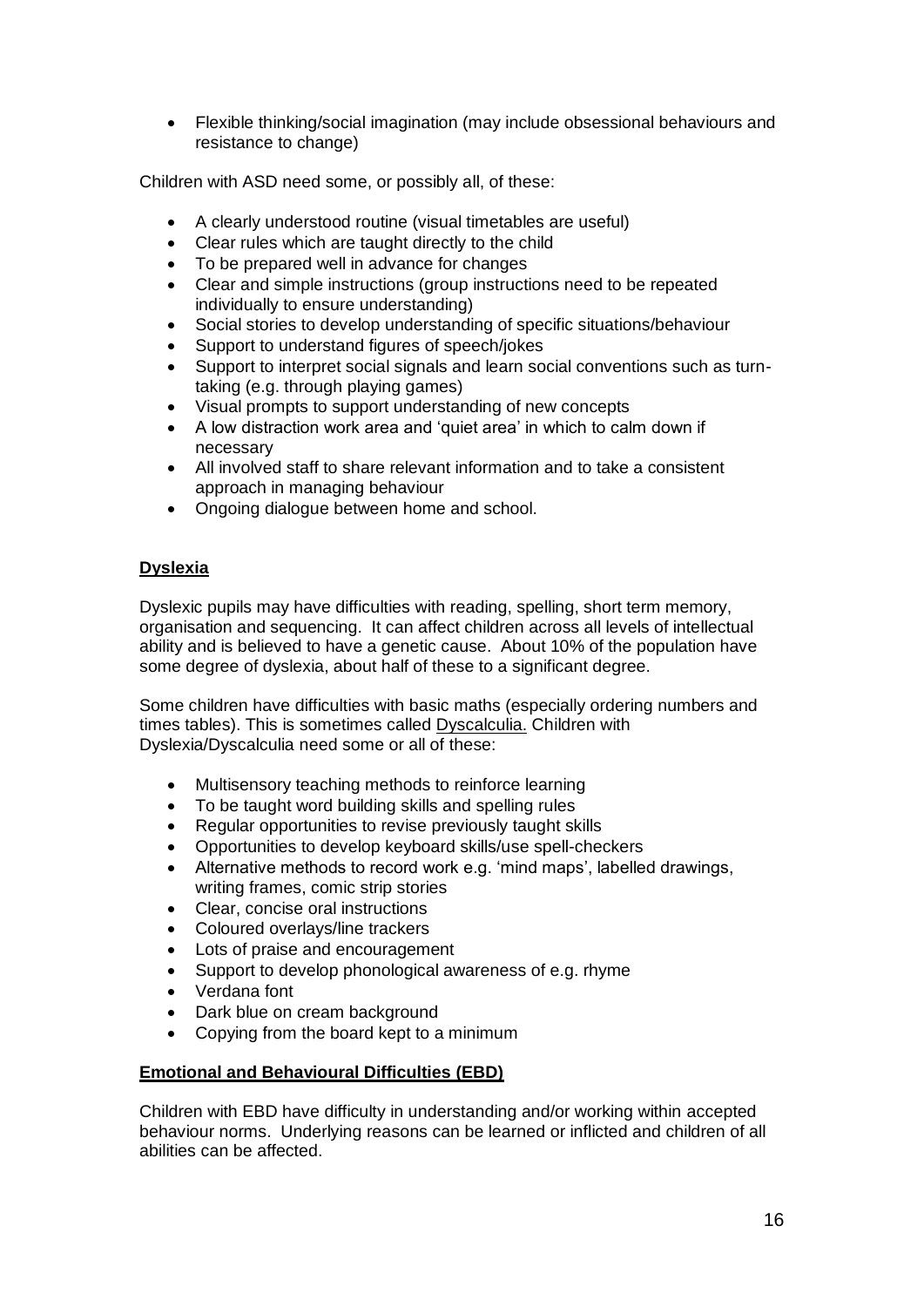Some children may display unusual quietness rather than disruptive behaviour.

Serious and ongoing difficulties will need the involvement of outside professionals such as the EPS, the Educational Welfare Service or Child and Adult Mental Services (CAMHS).

Children with EBD need:

- Clear and consistent rules (see Behaviour Policy)
- A consistent approach by all staff
- Short, clearly defined tasks
- Specific targets relating to an aspect of behaviour e.g. not calling out in class
- Praise and/or appropriate rewards when progress is made
- Opportunities to talk about problems through 'circle-time'
- Social skills groups to deal with e.g. anger management/peer relationships.
- A joint home/school approach wherever possible.

#### **Attention Deficit Hyperactivity Disorder**

ADHD – the impulsive hyperactive type

ADD - without hyperactivity

Children with ADHD or ADD have a medical condition which is thought to be caused by a malfunction of the neurotransmitters in the frontal lobe of the brain. It is probably genetic in origin and can affect 5% of children, to some degree.

Some children will be on medication such as Ritalin.

Children with ADHD need the same consistent approach as children with EBD and will also benefit from:

- Opportunities to move in class such as 'Brain Gym', practical activities/responsibilities.
- Short, simple instructions.
- Short, well defined targets
- Frequent feedback on behaviour, especially positive
- Opportunities to take 'time-out' both as a reward and to relieve tensions
- Individual/paired work rather than group work.

#### **Gifted and More Able**

In general 'gifted' refers to the top 2% of ability in a specific area and 'more able' refers to the following 10%.

It is important to take note of an indication of ability and to be aware that ability comes in many different forms (the 'multiple intelligences' concept). For example some children may show exceptional interpersonal skills or be very good at sport or art. All achievement should be valued.

More able children need:

- Differentiated work
- To be challenged to the point of failure
- Encouragement to develop independent learning skills